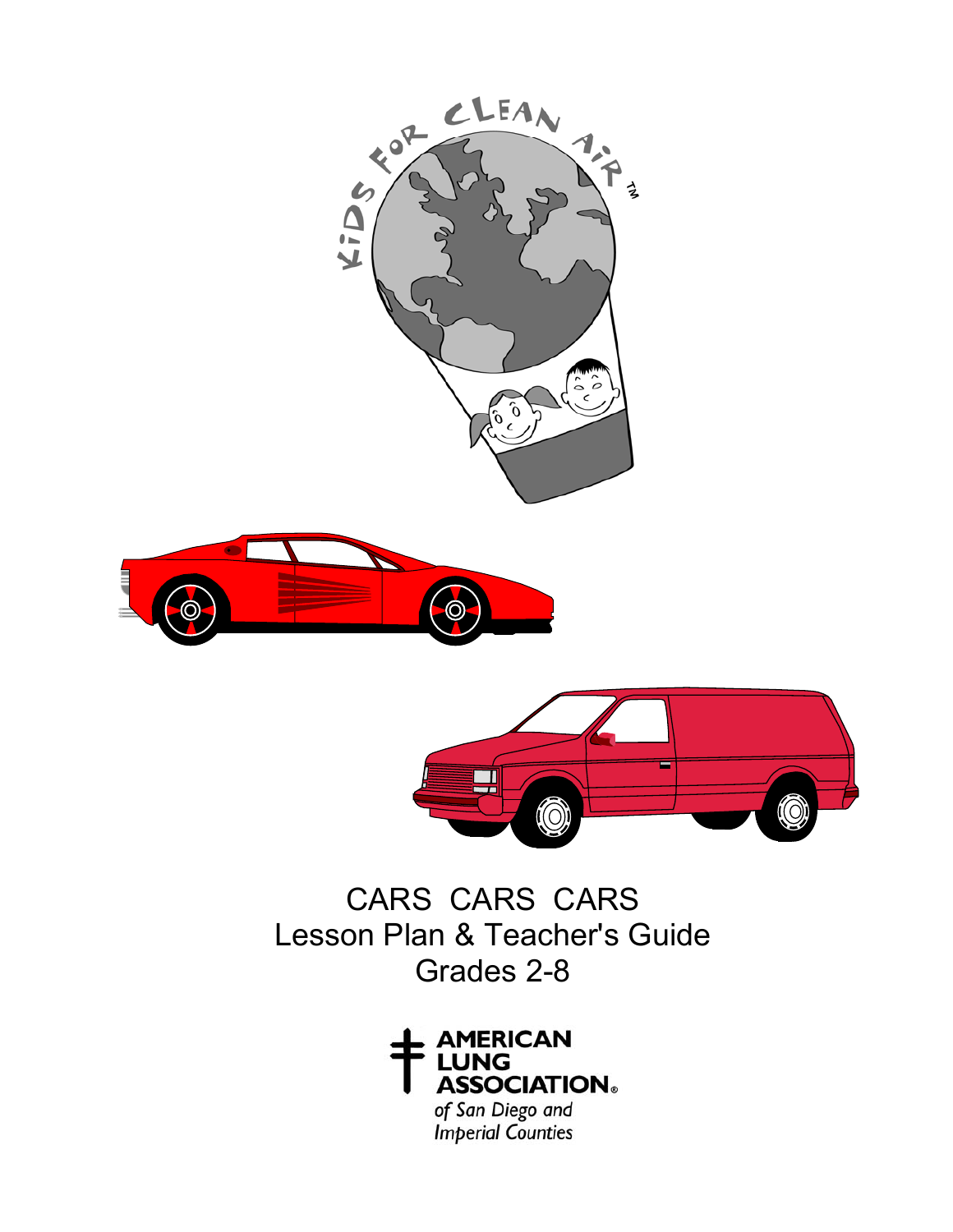Dear Teacher,

San Diego and Imperial County have unhealthful air pollution. Both areas do not meet state clean air standards for smog (ozone) and particle matter. For good overall health, all living things need to breathe clean air.

Vehicle exhaust causes the majority of local air pollution. About 50% of San Diego's smog-forming emissions come from cars, trucks and buses. Vehicles also contribute to particle matter air pollution. Imperial County's pollution comes from vehicles, diesel engines and agricultural processes. Air pollution makes breathing more difficult and contributes to asthma and other respiratory disease.

All of us must do our part to fight air pollution. Kids and adults alike can take action to help clean the air. If we drive less, carpool, combine trips, drive low or zero emission vehicles and keep our cars properly maintained we can make our air cleaner to breathe. By providing the **"CARS CARS CARS"** Lesson Plan to your students, you do a great deal to educate future drivers about air pollution, the role vehicles play and what can be done to help.

Thank you for your assistance in helping to improve San Diego and Imperial County's air quality. For additional information or materials please call the American Lung Association at (619) 297-3901.

Sincerely,

American Lung Association of San Diego & Imperial Counties

Copyright © 2005 ALASDIC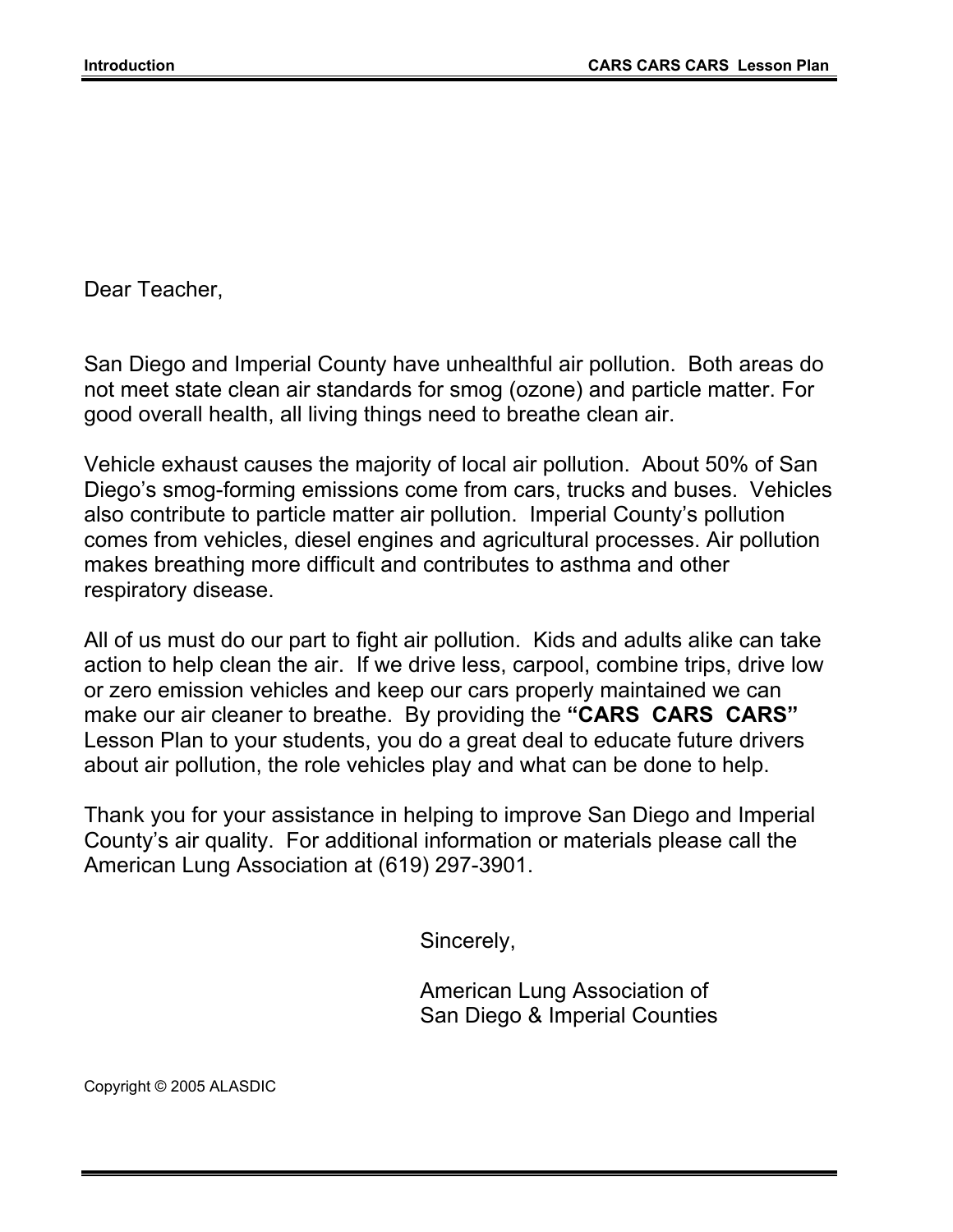## **Objectives**

Students will:

- 1. Be informed that breathing dirty air is unhealthful to the lungs and body.
- 2. Be informed that our community has an unhealthful air pollution problem.
- 3. Discuss what air pollution is and what causes air pollution.
- 4. Discuss how to reduce air pollution from vehicles.
- 5. Discuss what children and adults can do to help make the air cleaner to breathe.
- 6. Draw a picture that shows what actions kids or their families can take to reduce air pollution from vehicles.

| <b>MINUTES</b>       | <b>ACTIVITIES</b>   | <b>AUDIO/VISUAL</b>      |  |
|----------------------|---------------------|--------------------------|--|
| 5                    | Introduction<br>1.  | Inside Your Lungs Poster |  |
| 20                   | 2. Group Discussion |                          |  |
| $20 - 30$            | 3. Poster Activity  |                          |  |
| Total: 45-55 Minutes |                     |                          |  |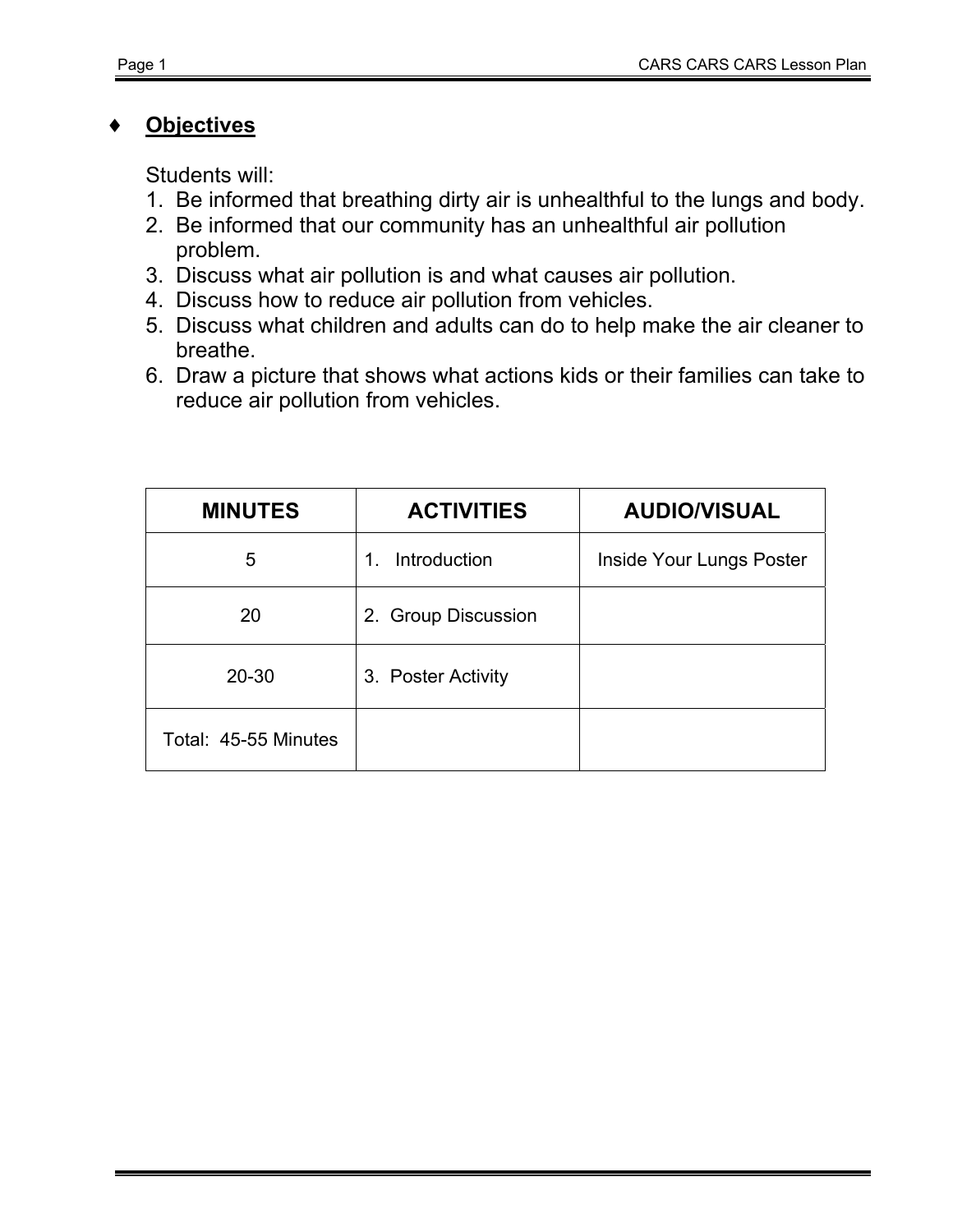### **Classroom Introduction**

1. Tell your class that people and animals all need clean air to breathe.

[Hold up the "Inside Your Lungs Poster"]

Explain that air enters the body through the lungs. Air (oxygen) keeps our bodies alive and breathing clean air keeps our lungs healthy.

- 2. Explain that the lungs show the effect of the air they breathe in. If we breathe only clean air our lungs stay healthy and pink. But, when we breathe dirty (polluted) air, our lungs change color and darken from particles present in the air. Breathing dirty air can damage our lungs and make us sick.
- 3. Explain that we live in a community where the air outside is not clean. Mention that San Diego and Imperial have an unhealthful air pollution problem. Tell students that San Diego and Imperial do not meet state health standards for smog and particle matter. Ask if anyone has noticed that on some days the air outside is brown. Have you ever seen smoke coming out of the tailpipe of a car, truck or bus? Where?
- 4. Tell the class that today they are going to learn about how air pollution, especially from cars can harm their lungs and what can be done about it.

# **Group Discussion**

Conduct your group discussion by asking the following questions:

- 1. Air pollution comes in many forms from man-made and natural sources. Gases, particles and a variety of chemicals can enter the air when fuels are burned for electricity, or when gasoline is burned in cars. Industrial processes like welding or painting and agricultural processes like field burning or soil tilling cause air pollution.
- 2. In San Diego most of our air pollution comes from vehicles such as cars, trucks and buses. In fact, about 50% of our air pollution comes from vehicles.
- 3. In Imperial County air pollution comes from vehicles, diesel engines and agricultural processes.
- 4. Can you name some sources of air pollution?

[Draw the following chart on the whiteboard for your class.]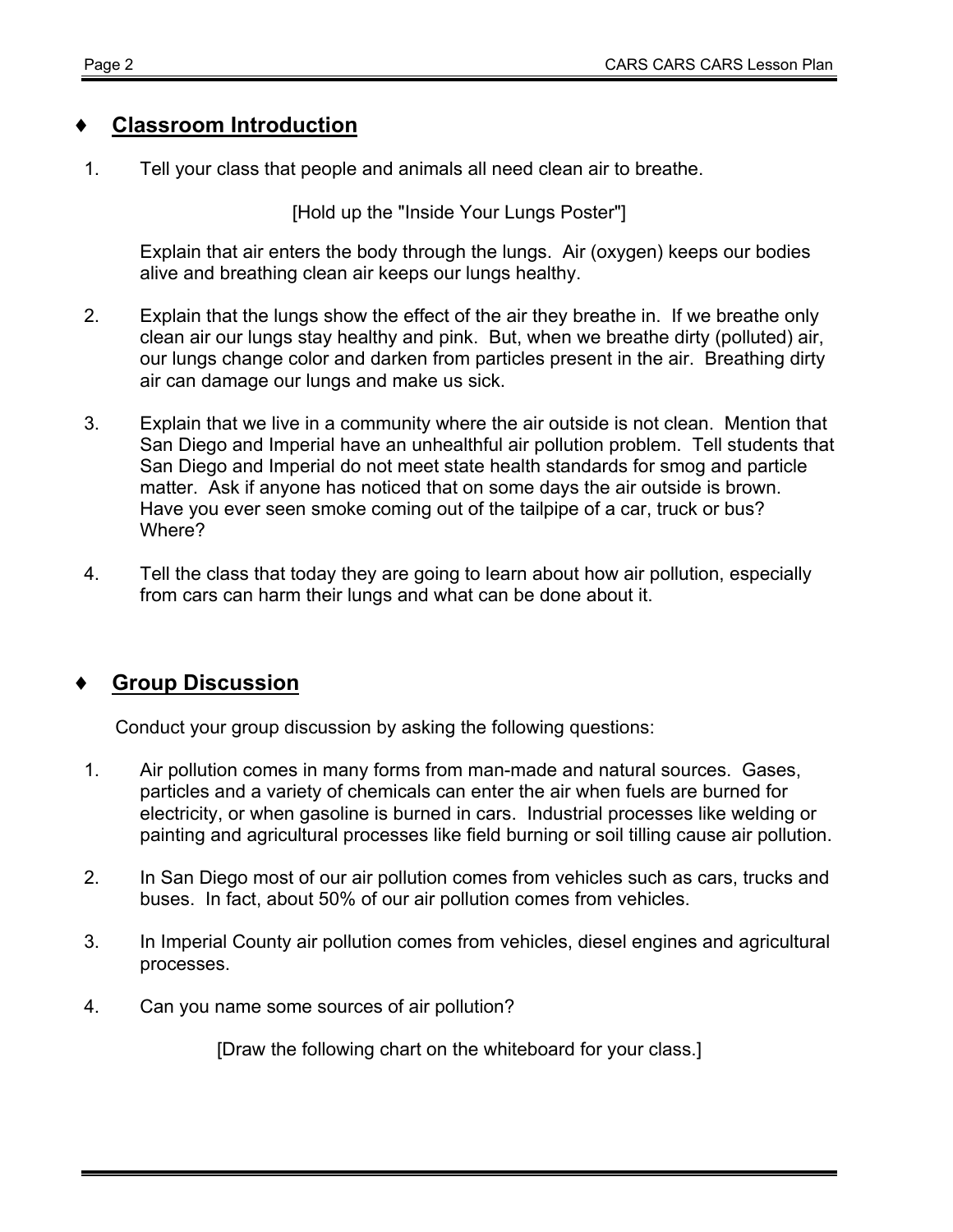

Source: San Diego Air Pollution Control District Annual Report ©2003

- 2. A lot of our air pollution comes from vehicles. For vehicles to work they need to be powered by fuel. The majority of vehicles on the road use gasoline for fuel. Gasoline does not burn completely and some of it comes out of a vehicle's tailpipe as air pollution. These pollutants react with sunlight to form smog, which is bad for our lungs. Do you know what pollutants are caused by vehicle emissions?
	- A. Carbon Monoxide: An odorless, invisible gas that enters the body through the lungs, and forms a compound that depletes oxygen in the blood, putting a strain on the lungs and heart.
	- B. Hydrocarbons: Byproducts of burning gasoline that react with nitrogen dioxide and sunlight to form smog (ozone) air pollution, which irritates the eyes, nose and throat, while causing headaches, chest pains and difficulty breathing.
	- C. Nitrogen Dioxide: Besides contributing to the formation of smog (ozone) air pollution, this gas can damage lung tissue, aggravate asthma and lower the body's resistance to infection.
	- D. Particulate Matter: Particulate matter is composed of microscopic particles including dust, soil, mold, pollen, smoke, soot and ash. Very fine particles (PM2.5), which hurt our lungs the most, are formed in the air by a chemical reaction. Emissions from combustion sources such as vehicles, diesel engines and industrial facilities are sources of fine particulate matter pollution. Particulate matter can damage the lungs directly by inflaming or destroying the lung tissue.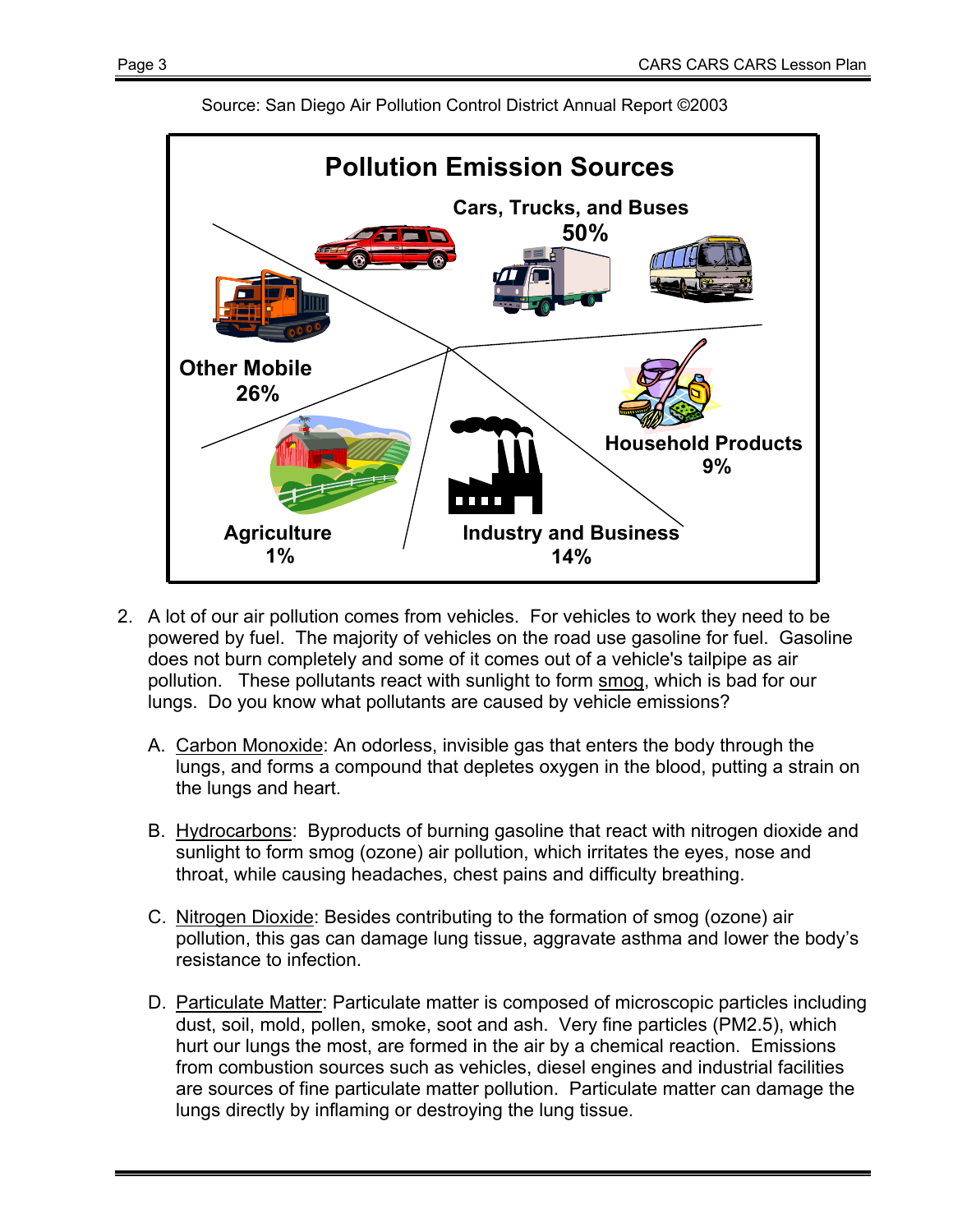- E. Toxic Air Emissions: In addition to smog and particulate matter, gasoline and diesel fuels contribute to toxic air emissions. Toxic air emissions contain chemicals, such as benzene, which can contribute to cancer and other health effects. Diesel fuel in particular produces very harmful fine particles we can breathe when it burns.
- 3. Breathing dirty air can make you feel sick and hurt your lungs. Have you ever felt sick on a smoggy day? How did you feel?

#### **Short-Term Health Effects**

- 
- 2. Sore throat 7. Wheezing
- 
- 4. Headache 9. Nausea
- 5. Chest tightness

#### **Long-Term Health Effects**

- 1. Irritated eyes 6. Shortness of breath
	-
- 3. Cough 8. Feel tired
	-
- 1. Less lung power (harder to blow up balloons)
- 2. Irritated airways
- 3. More colds and lung infections
- 4. More susceptible to asthma (wheezing problems)
- 4. Since a lot of our air pollution comes from vehicles, to clean up the air we need to do something about reducing this source of air pollution. Can you think of some ways to reduce smog from cars, trucks and buses?

#### **Some ways to reduce smog and particles from cars, trucks and buses are:**

- 1. Ask parents and others to drive less Try biking, walking, carpooling, or using public transit instead of driving.
- 2. Combine trips Cars pollute more when their engines are not warmed up. This is called a cold start. In fact, more than half the pollution happens when drivers start the car. It takes several minutes to warm up a pollution-saving device in your car called a catalytic converter so that it operates efficiently. If the car sits for more than an hour, the cold start process begins again. So, by combining errands into one trip, you can lower your car's contribution to air pollution.
- 3. Ask your parents or school to consider buying a vehicle that causes less air pollution. Vehicles that pollute less include: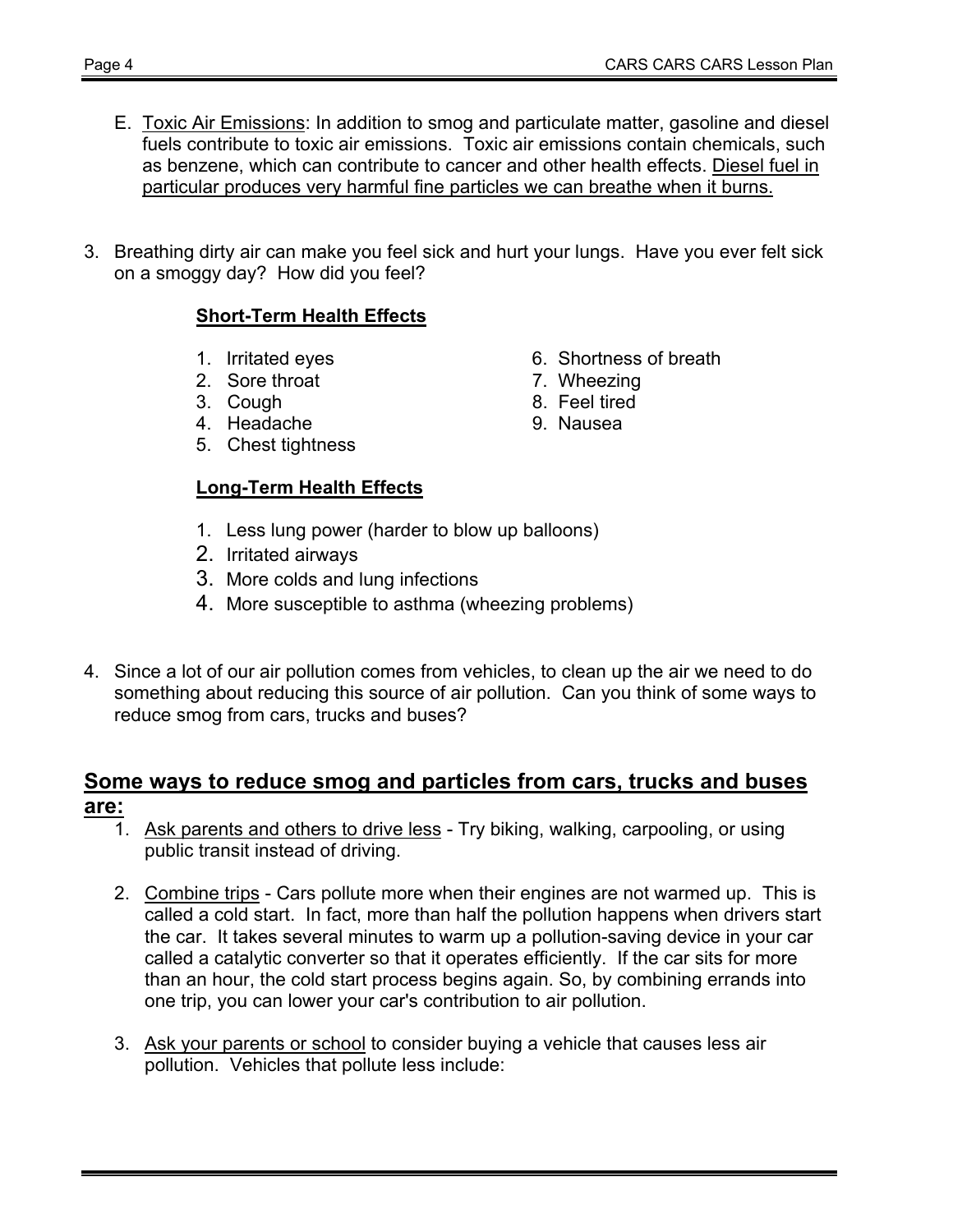- A. Vehicles that are powered by fuels that burn cleaner than gasoline called "Alternative Fuels".
- B. Vehicles that produce less air pollution include California's Low-Emission Vehicles such as – Low Emission Vehicle (LEV), Ultra-Low Emission Vehicle (ULEV) and Super-Ultra Low-Emission Vehicle (SULEV) and alternative fuel vehicles like natural gas, propane and electric vehicles. Let's take a look at some of the benefits of alternative fuel vehicles. (Refer to Chart A.)

| <b>Fuel</b>          | Propane<br><b>Vehicles</b>                                                                                                                                                                                               | <b>Natural Gas</b><br>(Methane)<br><b>Vehicles</b>                                                                                                                                                                            | <b>Methanol</b><br><b>Vehicles</b>                                                                                                                                            | <b>Ethanol</b><br><b>Vehicles</b>                                                                                                                                                              | <b>Electric Vehicles</b>                                                                                                              |
|----------------------|--------------------------------------------------------------------------------------------------------------------------------------------------------------------------------------------------------------------------|-------------------------------------------------------------------------------------------------------------------------------------------------------------------------------------------------------------------------------|-------------------------------------------------------------------------------------------------------------------------------------------------------------------------------|------------------------------------------------------------------------------------------------------------------------------------------------------------------------------------------------|---------------------------------------------------------------------------------------------------------------------------------------|
| <b>Description</b>   | Propane is liquified<br>petroleum gas.                                                                                                                                                                                   | Natural gas, or<br>methane, originates<br>in the ground, but is<br>also made from<br>biomass.                                                                                                                                 | Methanol is also<br>called wood alcohol<br>or methyl alcohol<br>and is made from<br>natural gas, wood,<br>coal, or biomass.                                                   | Ethanol is a liquid<br>alcohol fuel<br>produced from<br>biomass, grain or<br>agricultural<br>waste.                                                                                            | <b>Electricity powers</b><br>electric cars.<br>Power is stored in<br>batteries or fuel<br>cells.                                      |
| <b>Advantages</b>    | • Cheaper than<br>gasoline today<br>Most widely<br>available clean fuel<br>today<br>Somewhat lower<br>emissions of<br>ozone-forming<br>hydrocarbons and<br>toxics<br>Excellent fuel,<br>especially for fleet<br>vehicles | Very low emissions<br>of ozone-forming<br>hydrocarbons,<br>toxics and carbon<br>monoxide<br>Can be made from<br>a variety of<br>feedstocks.<br>including<br>renewables<br>Excellent fuel,<br>especially for fleet<br>vehicles | Execellent<br>automotive fuel<br>Low emissions of<br>ozone-forming<br>hydrocarbons and<br>toxics<br>Can be made from<br>a variety of<br>feedstocks<br>including<br>renewables | • Excellent<br>automotive fuel<br>• Low emissions of • Power plant<br>ozone-forming<br>hydrocarbons<br>and toxics<br>• Made from<br>renewable<br>sources<br>Can be<br>domestically<br>produced | Potential for zero<br>vehicle emissions<br>emissions easier<br>to control<br>Can recharge at<br>night when power<br>demand is low     |
| <b>Disadvantages</b> | Cost will rise with<br>demand<br>• Limited supply                                                                                                                                                                        | Higher vehicle cost<br>• Lower vehicle range<br>Less convenient<br>refueling                                                                                                                                                  | Fuel could initially<br>be imported<br>Somewhat lower<br>vehicle range                                                                                                        | High fuel cost<br>• Somewhat lower<br>vehicle range                                                                                                                                            | Current<br>technology is<br>limited<br>Higher vehicle<br>cost; lower vehicle<br>range,<br>performance<br>Less convenient<br>refueling |

# **CHART A – Alternative Fuels Vehicle Chart**

Source: Facts about Alternative Fuels, American Lung Association.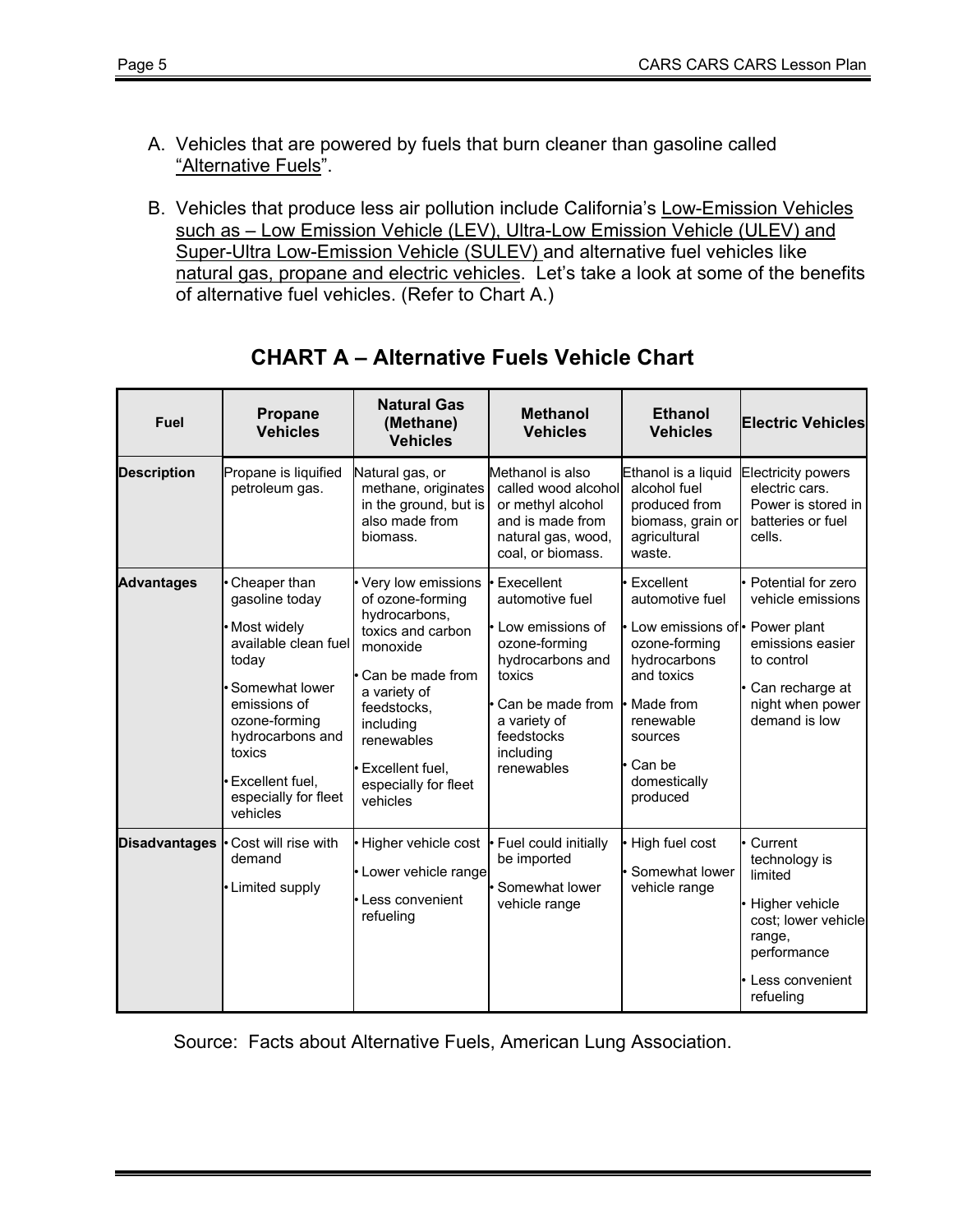Car buyers in California now have a lot of choices when selecting a car to buy that causes less air pollution. **Refer to the EPA Green Vehicle Guide at:**

**www.epa.gov/autoemissions/select.htm and www.fypower.org/save\_gasoline/ websites to look at different car models and the amount of smog and green house gases each produces.**

When shopping for a vehicle, remember to look under the hood and read the Vehicle Emission Control Information Label. This label clearly shows what emission standards a vehicle was designed to meet and includes important tune-up and engine identification information.

Teachers Note: **Hybrid vehicles** are more energy efficient, but they do not necessarily produce less air pollution emissions. Refer to EPA's Green Vehicle Guide online at www.epa.gov/autoemissions/select.htm to compare hybrids to other makes and models. For the latest information on **Fuel Cell vehicles**, please log on to: www.fuelcellpartnership.org.

- 4. Ask your parents to give the family car a tune-up A vehicle that is properly maintained pollutes a lot less and gets better gas mileage. To properly maintain a vehicle it's important to:
	- Keep your engine properly tuned.
	- Maintain fluids at proper levels.
	- Ensure that fuel lines and fuel line filters are in good condition.
	- Properly seal fuel-tank caps.
	- Keep tires properly inflated.
	- Don't top off the gas tank when fueling because gasoline spillage evaporates and contributes to smog.
- 5. Support the Smog Check Program The California Smog Check program helps identify cars, which pollute excessively. The new Smog Check program will be responsible for removing an additional 100 tons of pollutants from California's air everyday.
- 6. Report cars with excessive tailpipe emissions. Call 1-800-28-SMOKE (1-800-287- 6653) in San Diego to report "smoking vehicles" you see on the roads.